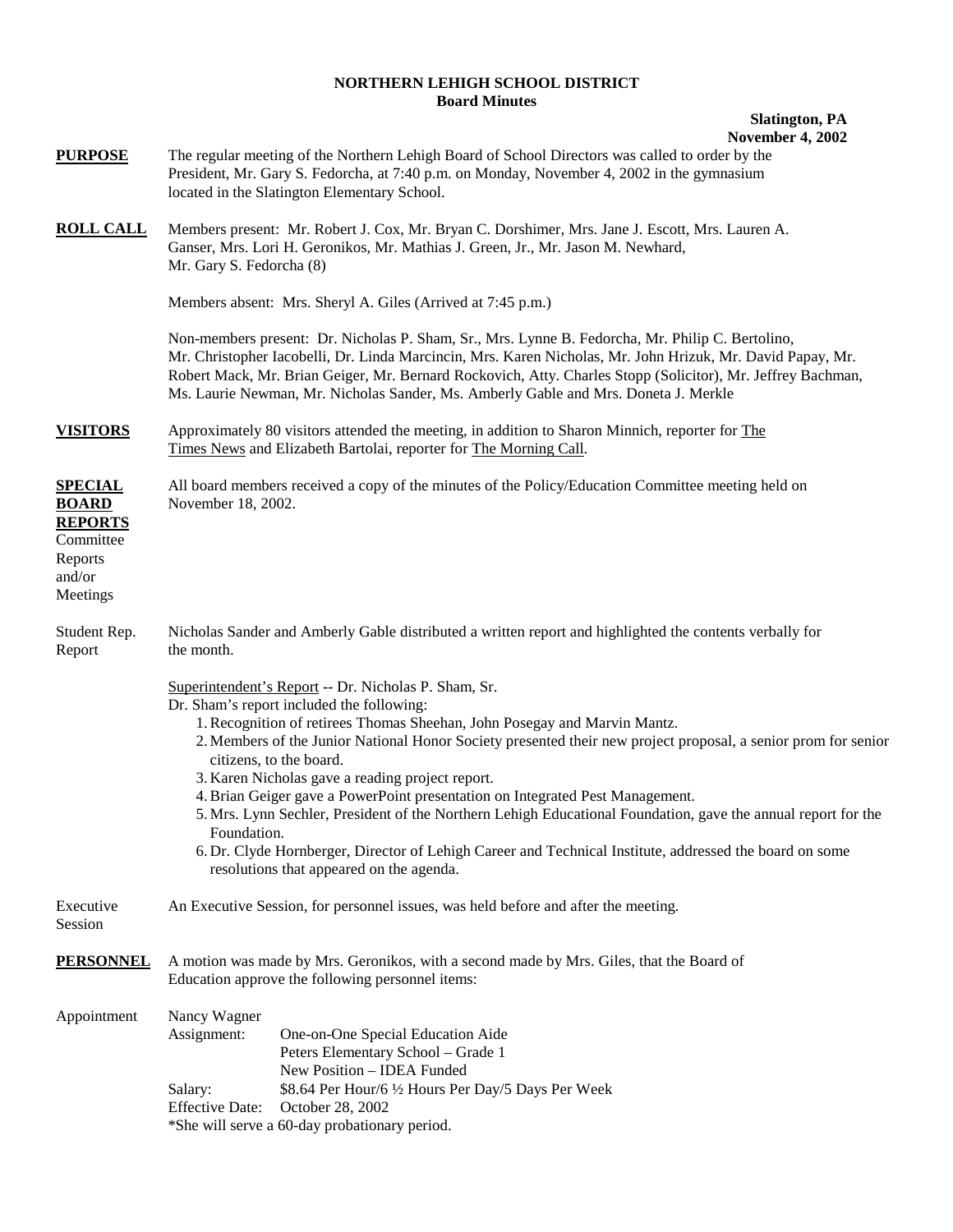| <b>PERSONNEL</b><br>(Con't.)<br><b>Employ Joseph</b><br>Smar As<br>Guidance<br>Counselor | Approve to employ Joseph Smar, under the provisions of the Public School Employees' Retirement<br>Code, 24 P.S., subsection 8346 (b) for approximately 45 days to fill the position of elementary<br>guidance counselor in the Slatington Elementary School at a per diem rate of \$150.00, effective<br>October 21, 2002.                                                                                                                                                                                                                                              |  |
|------------------------------------------------------------------------------------------|-------------------------------------------------------------------------------------------------------------------------------------------------------------------------------------------------------------------------------------------------------------------------------------------------------------------------------------------------------------------------------------------------------------------------------------------------------------------------------------------------------------------------------------------------------------------------|--|
| Substitutes<br>Instructional                                                             | Approve the following substitute teacher for the 2002-2003 school year at the substitute teacher rates<br>of \$70.00 for 1-10 non-consecutive days; \$80.00 for 11-20 non-consecutive days; and \$90.00 for $21+$<br>non-consecutive days: Luther H. Smith, Jr. - All Subject Areas                                                                                                                                                                                                                                                                                     |  |
| Unpaid<br>Volunteer<br>Aides For<br>Peters Elem.                                         | Approve the following individuals as unpaid volunteer aides in the Peters Elementary School for the<br>2002-2003 school year: * Pending Verification of Clearances<br>Christine Afflerbach, Evelyn Barone, Maria Beltz*, Lori Bevans*, Sharon Boyesen, Tina Chalk*, Ruth<br>Davies, Mary-Beth Dellecker, Rita Erschen, Mary-Beth Fatzinger, Melissa Fliszar, Vera Hoppe, Diane<br>Krause, Donna Lobach-Berger, Krystal Miller-Brown, Angela Scott*, Pam Stokes*, Ann Stoss, Pamela<br>Umlauf, Louanne Verba*, Donna Wagner, Nancy Wagner, Michelle Weil*, Tina Williams |  |
| Unpaid<br>Volunteer<br>Aides For<br>Slatington Elem. Yelinek                             | Approve the following individuals as unpaid volunteer aides in the Slatington Elementary School for the<br>2002-2003 school year: *Pending Verification of Clearances<br>Robin Blocker, Jennifer Britton*, Jamie Farber*, Crystal Horvath, Patricia Ingles, Heather Minnich*, Kathy                                                                                                                                                                                                                                                                                     |  |
| Unpaid<br>Volunteer<br>Computer<br>Technician                                            | Approve Mark T. Barone to serve as an unpaid volunteer computer technician, working with the district's<br>technology coordinators for the 2002-2003 school year, effective November 5, 2002. (Pending Verification<br>of Clearances)                                                                                                                                                                                                                                                                                                                                   |  |
| Resignation<br>Jr. Class<br>Advisor                                                      | Accept the resignation of Scott DeLong from his position as Junior Class Advisor for the 2002-2003 school<br>year.                                                                                                                                                                                                                                                                                                                                                                                                                                                      |  |
| Middle<br>School Boys'<br>Intramural<br>Coach                                            | Approve to appoint George Weaver as the middle school Intramural Boys' Basketball Coach for the<br>2002-2003 school year at the budgeted stipend of \$1000.00                                                                                                                                                                                                                                                                                                                                                                                                           |  |
| Middle<br>School Girls'<br>Intramural<br>Coach                                           | Approve to appoint Andrea Edmonds as the middle school Intramural Girls' Basketball Coach for the<br>2002-2003 school year at the budgeted stipend of \$1000.00                                                                                                                                                                                                                                                                                                                                                                                                         |  |
|                                                                                          | YEA:<br>Mr. Cox, Mr. Dorshimer, Mrs. Escott, Mrs. Ganser, Mrs. Geronikos, Mrs. Giles, Mr. Green,<br>Mr. Newhard, Mr. Fedorcha (9)<br>NAY:<br>None $(0)$                                                                                                                                                                                                                                                                                                                                                                                                                 |  |
| <b>POLICY</b>                                                                            | A motion was made by Mr. Dorshimer, with a second made by Mr. Cox, that the Board of Education<br>approve the following items listed under Policy:                                                                                                                                                                                                                                                                                                                                                                                                                      |  |
| <b>Board Policies</b><br>$1st$ Reading                                                   | Approve revisions to existing school board policy #202.1: Pupils – Foreign Exchange Students, as<br>presented after $1st$ reading.                                                                                                                                                                                                                                                                                                                                                                                                                                      |  |
|                                                                                          | Approve revisions to existing school board policy #716: Property – Integrated Pest Management, as<br>presented after $1st$ reading.                                                                                                                                                                                                                                                                                                                                                                                                                                     |  |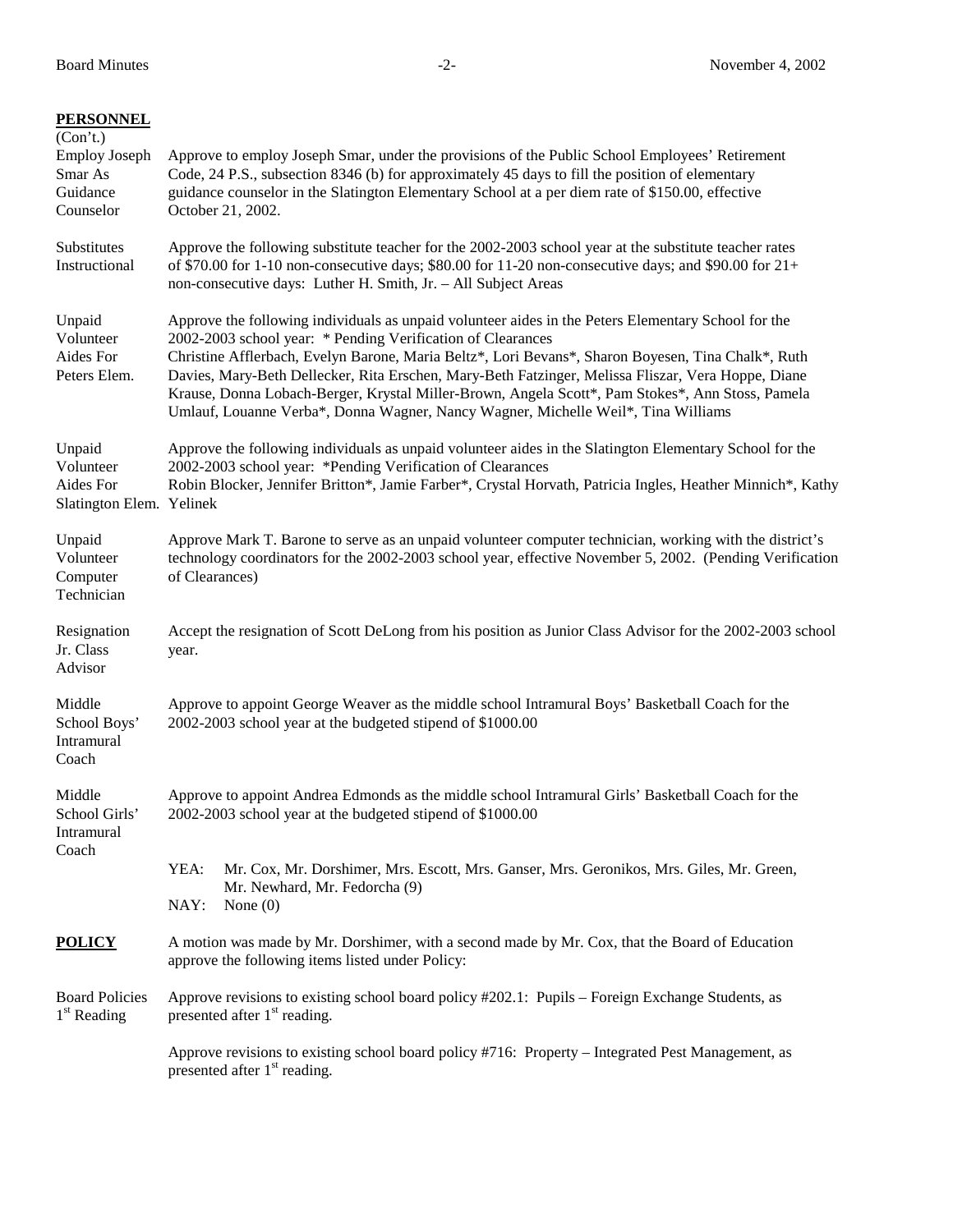| <b>POLICY</b><br>(Con't.)                                               | Approve revisions to existing school board policies #248: Pupils, #348: Administrative Employees,<br>#448: Professional Employees; and #548: Classified Employees - Unlawful Harassment, as<br>presented after 1 <sup>st</sup> reading.                                                                                                                                                                                                                                                                                        |
|-------------------------------------------------------------------------|--------------------------------------------------------------------------------------------------------------------------------------------------------------------------------------------------------------------------------------------------------------------------------------------------------------------------------------------------------------------------------------------------------------------------------------------------------------------------------------------------------------------------------|
| Conferences                                                             | Approve the request of Debra Siglin and Susan Mendes to attend a Bureau of Education and Research<br>conference in Allentown on November 18, 2002. Expenses include \$165.00 each for registration plus<br>the cost of two substitute teachers for one day for a total cost of \$330.00 and has been approved by the<br>district's Continuing Professional Education Committee.                                                                                                                                                |
|                                                                         | Approve the request of Robert Mack to attend a Lehigh University School Leadership Conference in<br>Bethlehem on November 22, 2002. Expenses for this conference include \$115.00 for registration.                                                                                                                                                                                                                                                                                                                            |
|                                                                         | Approve the request of Tara Balliet, Marlene Simock and Kelly Kromer to attend a Staff<br>Development for Educators conference on December 13, 2002. Expenses for this conference include<br>\$135.00 each for registration plus the cost of three substitute teachers for one day for a total cost of<br>\$405.00 and has been approved by the district's Continuing Professional Education Committee.                                                                                                                        |
|                                                                         | Approve the request of Robert Kern to attend a Lehigh University School Leadership Conference on<br>November 22, 2002. Expenses for this conference include \$115.00 for registration plus the cost of a<br>substitute teacher.                                                                                                                                                                                                                                                                                                |
|                                                                         | Approve the request of Deborah Geiger, Susan Strubinger, Kori Dibilio, Karen Haberern, Kelly Kromer,<br>Christine Koder, Gail Lafferty, Janet Millen to attend an Applebaum Training Institute conference on January<br>8, 2003. Expenses for this conference include \$120.00 each for registration, \$40.80 for mileage (several<br>vehicles), \$55.00 for meals (combined requests), for a total of \$1055.80 plus the cost of a substitute for seven<br>teachers for one day and will be paid for through Title IIA funds. |
| Change<br>Board<br>Committee<br>Name                                    | Approve the recommendation of the Community Relations/Volunteerism Committee to change the<br>title of the committee to Community Relations Committee.                                                                                                                                                                                                                                                                                                                                                                         |
| Homebound<br>Instruction                                                | Grant Homebound instruction for an eleventh grade student, Student No. 04-37300 for five hours per<br>week, effective October 17, 2002 and terminating on December 20, 2002.                                                                                                                                                                                                                                                                                                                                                   |
| Alternative<br><b>Instruction For</b><br>Special Educa-<br>tion Student | Approve to provide alternative instruction, at the rate of \$16.00 per hour, for a twelfth grade special<br>education student, Student No. 03-05400 changing from the current emotional support placement to<br>an Alternative Education Plan of 2.5 hours per week, not to exceed 6 weeks, during the evening in the<br>senior high school library, effective October 29, 2002.                                                                                                                                               |
| Class of 2003<br>Class Trip                                             | Approve the request of the Class of 2003 to participate in a class trip to Six Flags Great Adventure in<br>New Jersey on June 6, 2002. Expenses will be derived from participating students.                                                                                                                                                                                                                                                                                                                                   |
|                                                                         | YEA:<br>Mr. Cox, Mr. Dorshimer, Mrs. Escott, Mrs. Ganser, Mrs. Geronikos, Mrs. Giles, Mr. Green,<br>Mr. Newhard, Mr. Fedorcha (9)<br>NAY:<br>None $(0)$                                                                                                                                                                                                                                                                                                                                                                        |
| Early Retire-<br>ment<br>Incentive Plan                                 | A motion was made by Mrs. Geronikos, with a second made by Mrs. Ganser, that the Board of<br>Education approve to adopt an Early Retirement Incentive Plan, for all eligible professional<br>employees, on a voluntary basis, for the 2002-2003 school year, as presented. (See Attached)                                                                                                                                                                                                                                      |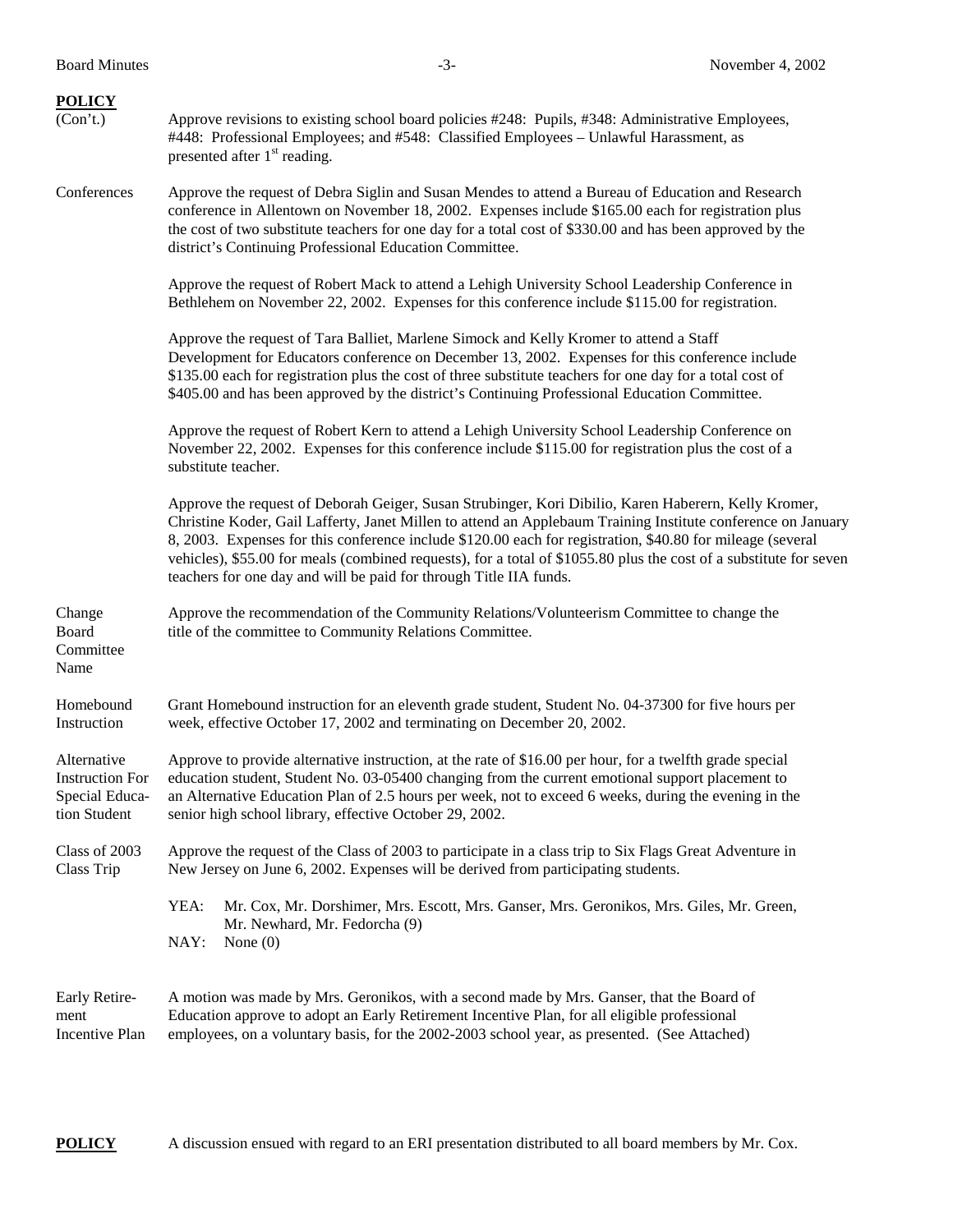| (Con't.)<br>Amend Main<br>Motion | A motion was made by Mr. Dorshimer, with a second made by Mrs. Geronikos, that the Board of<br>Education amend the main motion as follows:<br>Page 1 – Item #2 - Guidelines – Eligibility – Item a. – The first line of second paragraph should read:<br>The professional employee must be a fulltime active employee "during the 2002-2003 school year".                           |  |
|----------------------------------|-------------------------------------------------------------------------------------------------------------------------------------------------------------------------------------------------------------------------------------------------------------------------------------------------------------------------------------------------------------------------------------|--|
| Vote On<br>Amendment             | YEA:<br>Mr. Cox, Mr. Dorshimer, Mrs. Escott, Mrs. Ganser, Mrs. Geronikos, Mrs. Giles, Mr. Green,<br>Mr. Newhard, Mr. Fedorcha (9)<br>NAY:<br>None $(0)$                                                                                                                                                                                                                             |  |
| Amend Main<br>Motion             | A motion was made by Mr. Geronikos, with a second made by Mrs. Ganser, that the Board of<br>Education amend the main motion as follows:<br>Page 2 – Item 2f. – Should read as follows: Retirement shall not only be a retirement from the<br>Northern Lehigh School District, but also from "fulltime" teaching in the public school system in the<br>Commonwealth of Pennsylvania. |  |
| Vote On<br>Amendment             | Roll Call: YEA: Mr. Cox, Mrs. Escott, Mrs. Ganser, Mrs. Geronikos, Mrs. Giles, Mr. Green,<br>Mr. Newhard, Mr. Fedorcha (8)<br>NAY: Mr. Dorshimer (1)<br>Motion carried.                                                                                                                                                                                                             |  |
| Amend Main                       | A motion was made by Mrs. Ganser, with a second made by Mrs. Geronikos, that the Board of Motion<br>Education amend the main motion as follows:<br>Add the word "medical" in front of all references to insurance.                                                                                                                                                                  |  |
| Vote On<br>Main Motion           | YEA:<br>Mr. Cox, Mr. Dorshimer, Mrs. Escott, Mrs. Ganser, Mrs. Geronikos, Mrs. Giles, Mr. Green,<br>Mr. Newhard, Mr. Fedorcha (9)<br>NAY:<br>None $(0)$                                                                                                                                                                                                                             |  |
| Vote On Main<br>Motion           | <b>ROLL CALL:</b><br>YEA:<br>Mrs. Escott, Mrs. Ganser, Mrs. Geronikos, Mrs. Giles, Mr. Newhard,<br>Mr. Cox, Mr. Fedorcha (7)<br>NAY:<br>Mr. Dorshimer, Mr. Green (2)<br>Motion carried.                                                                                                                                                                                             |  |

## **NEW BUSINESS**

Northern Approve the following individuals as members of the Northern Lehigh Community Advisory Council Lehigh for the 2002-2003 school year. In accordance with School Board Policy #905, this council is Community established to review, discuss, and make recommendations relating to the various aspects of Advisory educational planning for the district. The purpose of this council shall be to improve and implement Council an on-going, two-way communication between the community and schools. It is understood that the For Community Advisory Council's function is advisory only. Meetings with the Superintendent for the 2002-2003 Community Advisory Council are set for 7:00 – 8:30 p.m. on November 14, 2002 and February 13, and April 15, 2003.

| Ara Barlieb      | Carol Miller     |
|------------------|------------------|
| Linda Deurer     | Cindy Sander     |
| Cathy Groller    | Lori Vernon      |
| Susanne Meixsell | Sandra Josephson |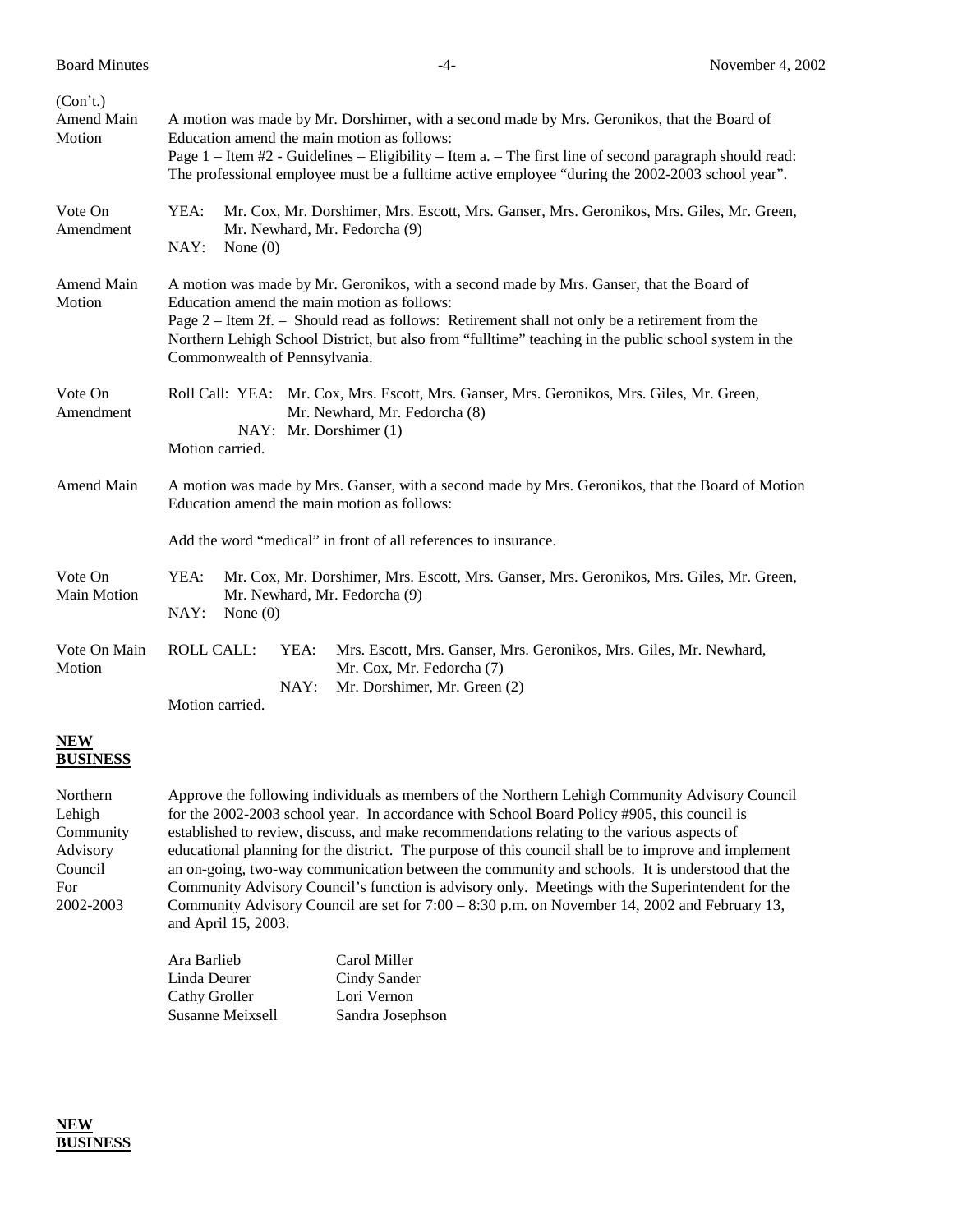| (Con't.)<br><b>LCTI</b><br>Resolutions             | Approve the following Articles of Agreement Amendment for the Lehigh Career and Technical<br>Institute:                                                                                                                                                                                                                             |
|----------------------------------------------------|-------------------------------------------------------------------------------------------------------------------------------------------------------------------------------------------------------------------------------------------------------------------------------------------------------------------------------------|
|                                                    | <b>RESOLVED:</b> That the Board of Directors of the Northern Lehigh School District hereby authorize<br>the approval of Amendment No. 2 to the Agreement for the Establishment and Operation of the<br>Lehigh County Area Vocational-Technical School entered into as of the first day of July 1996 as<br>amended on July 23, 1969. |
|                                                    | Approve a Resolution to amend the Articles of Incorporation of the Lehigh County<br>Area Vocational-Technical School Authority, and add Section 8 which extends the term of existence<br>of the LCVTS Authority until March 22, 2051. The LCVTS Authority at the present time will<br>terminate on March 22, 2017.                  |
|                                                    | YEA:<br>Mr. Cox, Mr. Dorshimer, Mrs. Escott, Mrs. Ganser, Mrs. Geronikos, Mrs. Giles, Mr. Green,<br>Mr. Newhard, Mr. Fedorcha (9)<br>NAY:<br>None $(0)$                                                                                                                                                                             |
| <b>FINANCIAL</b>                                   | A motion was made by Mrs. Geronikos, with a second made by Mr. Green, that the Board of<br>Education approve the following financial items:                                                                                                                                                                                         |
| Treasurer's<br>Report                              | Approve the report of the Treasurer, Mr. Cox, as presented for the month of June 2002.                                                                                                                                                                                                                                              |
| PC Abatements                                      | Approve abatement of per capita taxes, for the residents that fall within the guidelines, as presented.                                                                                                                                                                                                                             |
| Construction<br><b>Account Bills</b>               | Approve payment of bills from the Construction Account, as presented.                                                                                                                                                                                                                                                               |
| Additional<br>Construction<br><b>Account Bills</b> | Approve payment of an additional bill from the Construction Account, as presented.                                                                                                                                                                                                                                                  |
| Extended<br>Construction<br><b>Bills</b>           | Approve payment of bills from the Extended Construction Account, as presented.                                                                                                                                                                                                                                                      |
| #1 Account<br><b>Bills</b>                         | Capital Reserve Approve payment of bills from the Capital Reserve #1 Account, as presented.                                                                                                                                                                                                                                         |
| Portfolio For<br>September<br>2002                 | Approve the Arthurs Lestrange Cash Management Portfolio for the month of September 2002.                                                                                                                                                                                                                                            |
| Adjust Cap<br>For Chief<br>Negotiator              | Approve to adjust the cap for services for chief negotiator, Benjamin L. Pratt, Esq. from a previously approved<br>maximum \$10,000.00 limit to a maximum of \$15,000.00 for this initial calendar year. The \$85.00 per hour for<br>all work done in conjunction with negotiations remains the same.                               |

**FINANCIAL** (Con't.)